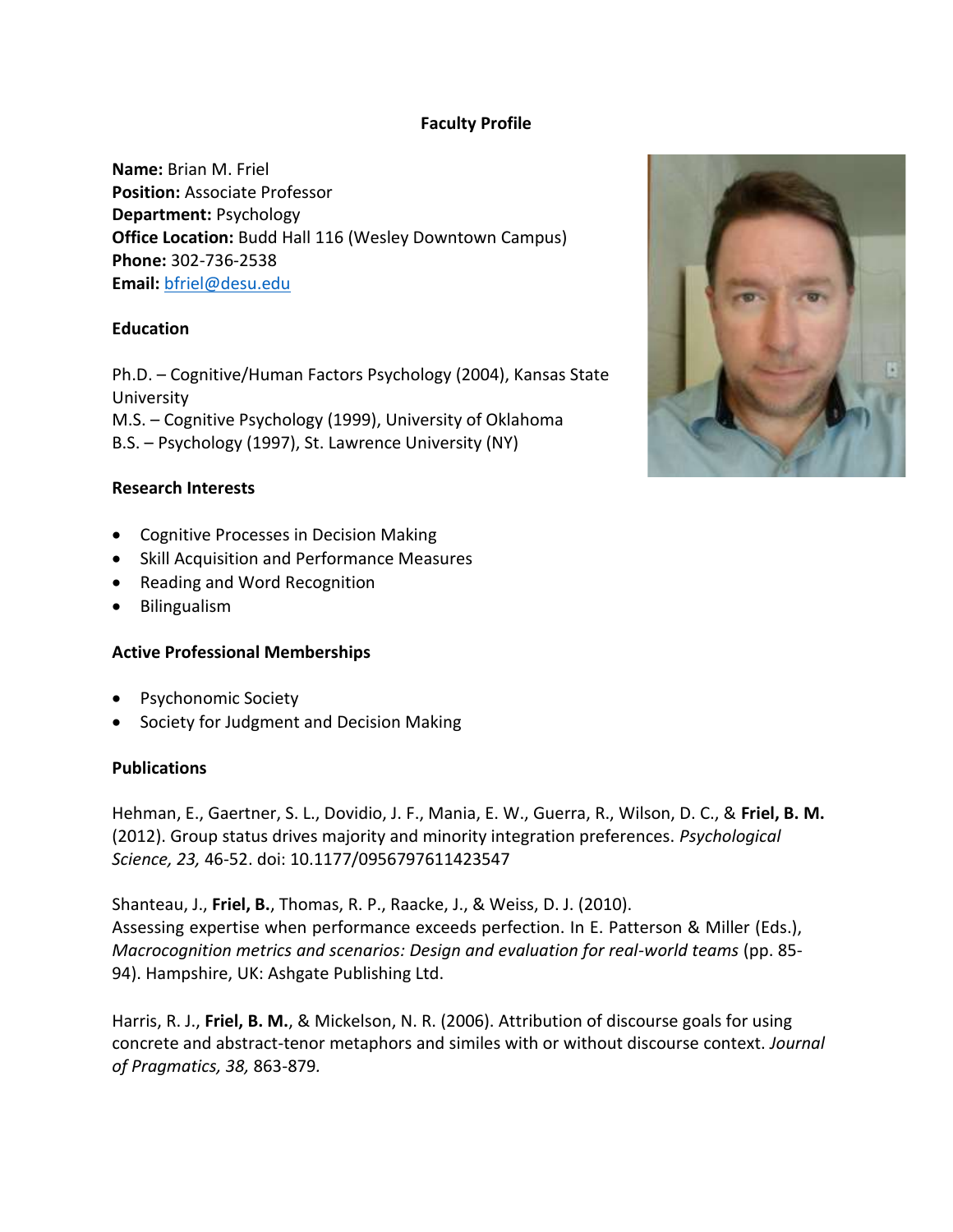Shanteau, J., **Friel, B. M.**, Thomas, R. P., & Raacke, J. (2005). Development of expertise in a dynamic decision-making environment. In Betsch, T., & Haberstroh, S. (Eds.), *The routines of decision making* (pp. 251-270). Mahwah, NJ: Erlbaum.

**Friel, B. M.**, & Harris, R. J. (2004). Operationalizing cognates and false cognates: Using translation elicitation to generate stimuli in six languages. *International Journal of Cognitive Technology, 9,* 40-54*.* 

Gordon, J., Raacke, J., Penner, K., Boone, K., **Friel, B.**, & Remig, V. (2004). *Risk perception, attitudes, knowledge and safe food handling behavior among those 65 and older.* Proceedings from the 20<sup>th</sup> annual conference of the Association for International Agricultural and Extension Education (AIAEE). Dublin, Ireland.

Tran, T. Q., Cady, B. T., **Friel, B. M.**, & Slick, R. F. (2004, September). *Using a driving simulator to train teens swerving strategies to reduce vehicle collisions.* Proceedings from the 48<sup>th</sup> annual meeting of the Human Factors and Ergonomics Society. New Orleans, LA.

Shanteau, J., Thomas, R., **Friel, B.**, Raacke, J., Farris, S., Weiss, D., & Pounds, J. (2002). *Can decision-making errors be predicted before they happen? Application of a new measure of skilled performance.* Research News article published in *The Brunswik Society Newsletter, October,* 23-24.

**Friel, B. M.**, & Kennison, S. M. (2001). Identifying German-English cognates, false cognates, and non-cognates: Methodological issues and descriptive norms*. Bilingualism: Language and Cognition, 4,* 249-274*.* 

**Friel, B. M.**, Thomas, R. P., Raacke, J., & Shanteau, J. (2001). *Utilizing CWS to track the longitudinal development of expertise.* Proceedings from the 45<sup>th</sup> annual meeting of the Human Factors and Ergonomics Society, 1810-1814. Minneapolis/St. Paul, MN.

**Friel, B. M.**, Thomas, R. P., Shanteau, J., Raacke, J. (2001). *CWS applied to an air traffic control*  simulation task (CTEAM). Proceedings from the 11<sup>th</sup> Annual International Symposium on Aviation Psychology. Columbus, OH.

Shanteau, J., Thomas, R. P., **Friel, B.**, Weiss, D. J., & Pounds, J. (2001). *Identifying expertise*  without a gold standard: Four applications. Proceedings from the 11<sup>th</sup> Annual International Symposium on Aviation Psychology. Columbus, OH.

Thomas, R. P., Willems, B., Shanteau, J., Raacke, J., & **Friel, B. M.** (2001). *Measuring performance of experts: An application to air traffic control. Proceedings from the 45<sup>th</sup> annual* meeting of the Human Factors and Ergonomics Society, 286-290. Minneapolis/St. Paul, MN.